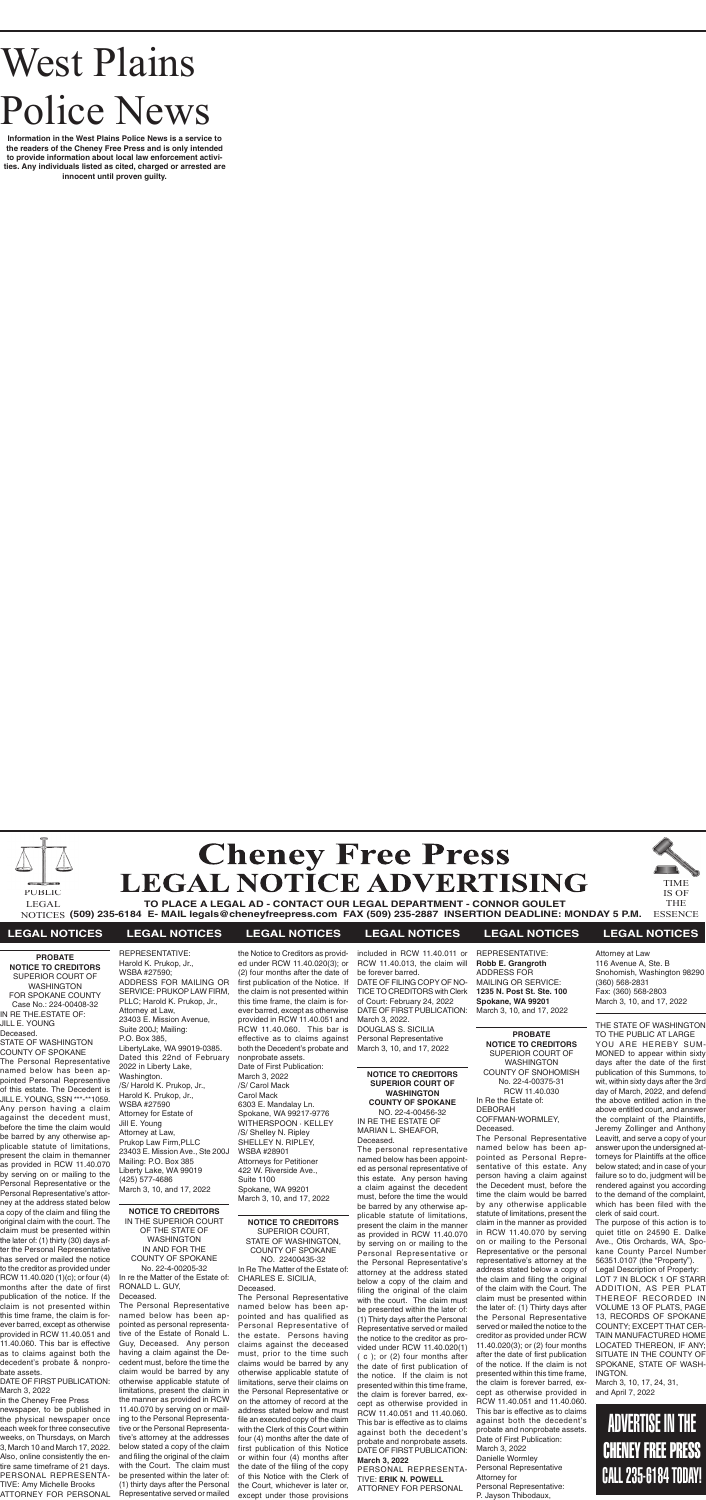**PROBATE NOTICE TO CREDITORS** SUPERIOR COURT OF WASHINGTON FOR SPOKANE COUNTY NO. 22400392-32 (RCW 11.40.030) Estate of

HENRY W. KUSEL JR., Deceased. **PLEASE TAKE NOTICE**

The above Court has appointed me as Personal Representative of Decedent's estate. Any person having a claim against the Decedent must present the claim: (a) Before the time when the claim would be barred by any applicable statute of limitations, and (b) In the manner provided in RCW 11.40.070: (i) By filing the original of the claim with the foregoing Court, and (ii) By serving on or mailing to me at the address below a copy of the claim. The claim must be presented by the later of: (a) Thirty (30) days after I served or mailed this Notice as provided in RCW 11.40.020(1) (c), or (b) Four (4) months after the date of first publication of this Notice. If the claim is not presented within this time period, the claim will be forever barred except as provided in RCW 11.40.051 and 11.40.060. This bar is effective for claims against both the Decedent's probate and non-probate assets. Date of First Publication of this Notice: February 24, 2022 /s/ Charlene Coy CHARLENE COY Personal Representative February 24, March 3, and 10, 2022

**PROBATE NOTICE TO CREDITORS** SUPERIOR COURT, STATE OF WASHINGTON, COUNTY OF SPOKANE NO. 22-4-00334-32 RCW 11.40.030 In the Matter of the Estate of: GARY DEAN HUTSON, Deceased.

The co-personal representatives named below have been appointed as co-personal representatives of this estate. Any person having a claim against the decedent must, before the time the claim would be barred by any otherwise applicable statute of limitations, present the claim in the manner as provided in RCW 11.40.070 by serving on or mailing to the co-personal representatives or the co-personal representatives' attorney at the address stated below a copy of the claim and filing the original of the claim with the court. The claim must be presented within the later of: (1) Thirty days after the co-personal representatives served or mailed the notice to the creditor as provided under RCW 11.40.020(3); or (2) four months after the date of first publication of the notice. If the claim is not presented within this time frame, the claim is forever barred, except as otherwise provided in RCW 11.40.051 and 11.40.060. This bar is effective as to claims against both the decedent's probate and nonprobate assets. DATE OF FIRST PUBLICATION: February 24, 2022. CHAD HUTSON

Co-Personal Representative Address:

9616 179th Avenue Place East Bonney Lake, WA 98391 KATHY HUTSON Co-Personal Representative Address: 2628 W. Olympic Spokane, WA 99205 DOUGLAS • EDEN By: BRENT T. STANYER Attorney for Estate 717 W. Sprague Ave., Ste. 1500 Spokane, Washington 99201-3923 Telephone: (509) 455-5300 February 24, March 3, and 10, 2022

#### **PROBATE NOTICE TO CREDITORS** IN THE SUPERIOR COURT FOR THE STATE OF WASHINGTON IN AND FOR THE COUNTY OF SPOKANE No. 22-4-00308-32 RCW 11.40.030 In the Matter of the Estate of VALERIE JEAN DORN,

Deceased. The Co-Personal Representatives named below have been appointed as Co-Personal Representatives of this estate. Any person having a claim against the decedent must, before the time the claim would be barred by any otherwise applicable statute of limitations, present the claim in the manner as provided in RCW 11.40.070 by serving on or mailing to the Co-Personal Representative or the Co-Personal Representative's attorney at the address stated below a copy of the claim and filing the original of the claim with the court in which the probate proceedings were commenced. The claim must be presented within the later of: (1) Thirty days after the Personal Representative served or mailed the notice to the creditor as provided under RCW 11.40.020(1); or (2) four months after the date of first publication of the notice. If the claim is not presented within this time frame, the claim is forever barred, except as otherwise provided in RCW 11.40.051 and 11.40.060. This bar is effective as to claims against both the decedent's probate and nonprobate assets. Date of first publication: March 3, 2022 /S/ Stephen Joseph Dorn Stephen Joseph Dorn Co-Personal Representative /S/ Annmarie E. Dorn Annmarie E. Dorn Co-Personal Representative Attorney for Co-Personal Representatives: MICHELLE K. FOSSUM, WSBA #20249 SAYRE SAYRE & FOSSUM, P.S. Address for Mailing or Service: 201 West North River Drive, Suite 460 Spokane, Washington 99201-2262 (509) 325-7330 March 3, 10, and 17, 2022

**NOTICE TO CREDITORS** IN THE SUPERIOR COURT OF THE STATE OF WASHINGTON IN AND FOR THE COUNTY OF SPOKANE Case No.: 22-4-00384-32 RCW 11.40.030

In the Matter of the Estate of GREGORY L. THIEDE Deceased.

The person named below has been appointed and has qualified as Personal Representative of this estate. Any person having a claim against the decedent must, before the time the claim would be barred by any otherwise applicable statute of limitations, present the claim in the manner as provided in RCW 11.40.070 by serving on or mailing to the Personal Representative or the Personal Representative's Attorney at the address stated below, a copy of the claim and filing the original of the claim with the court in which the probate proceedings were commenced. The claim must be presented within the later of: (1) thirty days after the Personal Representative served or mailed the notice to the creditor as provided under RCW 11.40.020(1)(c); or (2) four months after the date of first publication of the notice. If

the claim is not presented within this time frame, the claim is forever barred, except as otherwise provided in RCW 11.40.051 and 11.40.060. This bar is effective as to claims against both the decedent's probate and non-

probate assets. Date of first publication: February 24, 2022 Kaitlyn M. Thiede c/o Meagan M. Bennett 330 W Indiana Ave., Spokane, WA 99205 MEAGAN M. BENNETT, WSBA #54045, Attorney for Estate February 24, March 3, and 10, 2022

#### **PROBATE NOTICE TO CREDITORS** SUPERIOR COURT, STATE OF WASHINGTON, COUNTY OF SPOKANE NO. 22-4-00331-32 RCW 11.40.030 In the Matter of the Estate of: DOUGLAS W. KNIERIM,

**Department** City of Airway Heights htrautman@cawh.org or 509-244-2552

Deceased. The Administrator named below has been appointed as Administrator of this estate. Any person having a claim against the decedent must, before the time the claim would be barred by any otherwise applicable statute of limitations, present the claim in the manner as provided in RCW 11.40.070 by serving on or mailing to the Administrator or the Administrator's attorney at the address stated below a copy of the claim and filing the original of the claim with the court. The claim must be presented within the later of: (1) Thirty days after the Administrator served or mailed the notice to the creditor as provided under RCW 11.40.020(3); or (2) four months after the date of first publication of the notice. If the claim is not presented within this time frame, the claim is forever barred, except as otherwise provided in RCW 11.40.051 and 11.40.060. This bar is effective as to claims against both the decedent's probate and nonprobate assets. DATE OF FIRST PUBLICATION: February 24, 2022 ANNA C. FRASER,

Administrator Address: 320 9th Ave Sointula, BC VON3EO Canada DOUGLAS • EDEN By: DIANE J. KIEPE Attorney for Estate 717 W. Sprague Ave., Ste. 1500 Spokane, Washington 99201-3923 Telephone: (509) 455-5300 February 24, March 3, and 10, 2022

**NOTICE TO CREDITORS** SUPERIOR COURT, STATE OF WASHINGTON COUNTY OF SPOKANE NO. 22-4-00330-32 RCW 11.40.030 In the Matter of the Estate of: MICHAEL R. WOOTTON, Deceased.

The Administrator named below has been appointed as Administrator of this estate. Any person having a claim against the decedent must, before the time the claim would be barred by any otherwise applicable statute of limitations, present the claim in the manner as provided in RCW 11.40.070 by serving on or mailing to the Administrator or the Administrator's attorney at the address stated below a copy of the claim and filing the original of the claim with the court. The claim must be presented within the later of: (1) Thirty days after the Administrator served or mailed the notice to the creditor as provided under RCW 11.40.020(3); or (2) four months after the date of first publication of the notice. If the claim is not presented within this time frame, the claim is forever barred, except as otherwise provided in RCW 11.40.051 and 11.40.060. This bar is effective as to claims against both the decedent's probate and nonprobate assets. DATE OF FIRST PUBLICATION: February 24, 2022. BAILLEY K. WOOTTON Administrator Address: 6123 E. Peone Rd. Mead, WA 99021 DOUGLAS • EDEN By KJIRSTIN GRAHAM Attorney for Estate 717 W. Sprague Ave., Ste. 1500 Spokane, Washington 99201-3923 Telephone: (509) 455-5300 February 24, March 3, and 10, 2022

**PROBATE** 

**NOTICE TO CREDITORS** SUPERIOR COURT, STATE OF WASHINGTON, COUNTY OF SPOKANE NO. 22-4-00332-32 RCW 11.40.030 In the Matter of the Estate of: PAMELA E. ROBISON, Deceased.

The personal representative named below has been appointed as personal representative of this estate. Any person having a claim against the decedent must, before the time the claim would be barred by any otherwise applicable statute of limitations, present the claim in the manner as provided in RCW 11.40.070 by serving on or mailing to the personal representative or the personal representative's attorney at the address stated below a copy of the claim and filing the original of the claim with the court. The claim must be presented within the later of: (1) Thirty days after the personal representative served or mailed the notice to the creditor as provided under RCW 11.40.020(3); or (2) four months after the date of first publication of the notice. If the claim is not presented within this time frame, the claim is forever barred, except as otherwise provided in RCW 11.40.051 and 11.40.060. This bar is effective as to claims against both the decedent's probate and nonprobate assets. DATE OF FIRST PUBLICATION: February 24, 2022 ASHLEY K. ROBISON Personal Representative Address: 14 S. Moen St. Spokane Valley, WA 99016 DOUGLAS • EDEN By: DIANE J. KIEPE Attorney for Estate 717 W. Sprague Ave., Ste. 1500 Spokane, Washington 99201-3923 Telephone: (509) 455-5300 February 23, March 3, and 10, 2022

**PROBATE NOTICE TO CREDITORS** SUPERIOR COURT, STATE OF WASHINGTON, COUNTY OF SPOKANE NO. 22400389-32 RCW 11.40.030 In Re the Estate of: VELMA A. KNOBEL Deceased

The Personal Representative named below has been appointed as Personal Representative of this estate. Any person having a claim against the decedent must, before the time the claim would be barred by any otherwise applicable statute of limitations, present the claim in the manner as provided in RCW 11.40.070 by serving on or mailing to the Personal Representative or the Personal Representative's attorney at the address stated below a copy of the claim and filing the original of the claim with the Court in which the probate proceedings were commenced. The claim must be presented within the later of: (1) Thirty (30) days after the Personal Representative served or mailed the Notice to the creditor as provided under RCW 11.40.020(1)(c); or (2) Four (4) months after the date of first publication of the Notice. If the claim is not presented within this time frame, the claim is forever barred, except as otherwise provided in RCW 11.40.051 and 11.40.060. This bar is effective as to claims against both the decedent's probate and nonpro-

bate assets. DATE OF FIRST PUBLICATION: February 24, 2022 PERSONAL REPRESENTA-TIVE: HARLAN P. KNOBEL Attorney for Personal Representative: BRIAN G. HIPPERSON Address for Mailing or Service: c/o 1235 N. Post St., Ste. 100 Spokane, WA 99201 HARLAN P. KNOBEL Personal Representative February 24, March 3, and 10, 2022

#### **PUBLIC NOTICE Notice of SEPA Application Withdrawal and Notice of SEPA Review**

**NOTICE IS HEREBY GIVEN**: The City of Airway Heights as Lead Agency is withdrawing the "Notice of SEPA Application (Optional DNS Process WAC 197- 11-355)" for new water rights for the City of Airway Heights from the Spokane Valley/ Rathdrum Aquifer issued on November 4, 2021.

The City has prepared an amended SEPA Checklist and is soliciting comments from other agencies with jurisdiction or expertise and affected tribes. The City is requesting agencies and all interested parties to provide comments on the proposal. Following receipt and review of any comments received, the City will issue a SEPA threshold determination.

**Date of Withdrawal Notice** March 3, 2022 **Date of SEPA Review** March 3, 2022 **Comment Deadline on Proposal** 4:30 p.m., March 17, 2022 **SEPA Determination** Pending

**APPLICANT**: City of Airway Heights, 1208 S. Lundstrom St, Airway Heights, WA 99001 **PROPOSAL**: New Water Rights in the Spokane Valley/Rathdrum Prairie Aquifer

**PROBATE**  Date of first publication: March 10, 2022 /s/ Bryan S. Gordon Bryan S. Gordon Personal Representative Attorney for Personal Representative: MICHELLE K. FOSSUM, WSBA #20249 SAYRE SAYRE & FOSSUM, P.S. Address for Mailing or Service: 201 West North River Drive, Suite 460 Spokane, Washington 99201-2262 (509) 325-7330 March 10, 17, and 24, 2022

**PROJECT LOCATION**: City of Airway Heights and Urban Growth Areas, and the Spokane Valley/Rathdrum Prairie Aquifer **Contact Person**

Heather Trautman, Planning Department City of Airway Heights htrautman@cawh.org or 509-244-2552

**SEPA Responsible Official** Heather Trautman, Planning

The amended SEPA Checklist and supporting documents are available at the Airway Heights Planning Office, located in the Planning Department at 13414 W. Sunset Hwy (SR-2), Airway Heights, WA, 99001 and are available upon request by contacting planninginfo@cawh.org or 509-244-2552.

The Airway Heights' SEPA Official invites agencies and all interested parties to provide comment on the proposal as it relates to the State Environmental Policy Act consistent with chapter 197-11 WAC. A SEPA threshold determination will be made after review of all comments received.

Failure to submit timely comments will result in an assumption of "no comment."

Please submit your comments by mail please address your comments to: Airway Heights Planning Department City Hall 1208 S. Lundstrom

Airway Heights, WA 99001 By Email: planninginfo@cawh.org For additional information or

questions: Phone: (509) 244-2552 March 3, and 10, 2022

> **PROBATE NOTICE TO CREDITORS** SUPERIOR COURT, STATE OF WASHINGTON, COUNTY OF SPOKANE

#### **PUBLIC NOTICE AGENDA CITY COUNCIL SPECIAL MEETING March 9, 2022 S. 124 Lefevre Street, 7:00 PM**

**NOTE**: The City of Medical Lake City Council Meetings will be held both in person

and remotely. To attend in person, masks must be worn when inside public buildings. To attend the meeting remotely, please click the link below:

https://us06web.zoom.us/j/8374 8016807?pwd=aTg4dkJ5ekh3cj BocVBJZ0F6dCtGQT09 **1. Call to Order, Pledge of Allegiance and Roll Call A. Additions to Agenda B. Excused Absence(s) 2. Discussion Regarding ARPA Funding 3. Adjournment Next Regular Council Meeting: March 15, 2022 @ 6:30 p.m.** March 10, 2022

#### **PROBATE NOTICE TO CREDITORS**

IN THE SUPERIOR COURT OF THE STATE OF WASHINGTON IN AND FOR THE COUNTY OF SPOKANE No. 22-4-00448-32 (R.C.W. 11.40.030) In the Matter of the Estate of: GAIL L. GEBHARDT, Deceased.

The personal representative named below has been appointed as personal representative of this estate. Any person having a claim against the decedent must, before the time in the claim would be barred by any otherwise applicable statute of limitations, present the claim in the manner as provided in RCW 11.40.070 by serving on or mailing to the personal representative or the personal representative's attorney at the address stated

#### **NOTICE OF PUBLIC HEARING**

The Cheney Planning Commission will hold a public hearing on Monday, March 14th, 2022 at 6:00 p.m. to consider a preliminary plat application, LUA2021-008.

**The meeting will be held in a hybrid format, meaning that the public may attend in person, at the Cheney City Hall, 609 2nd Street, or VIRTUALLY, via Zoom. Comments will be accepted from both in-person and virtual attendees.**

A web link to the Zoom Meeting will be posted on the City's website, www.cityofcheney.org closer to the hearing date. The public is encouraged to attend. The applicant, SynTier Engineering on behalf of Steve Emtman is proposing to preliminary plat 52 lots. The site is zoned R-1 (Single Family Residential). The site would be developed roads and infrastructure/utilities, (water, sewer, stormwater, franchise utilities, etc.) which would tie into the existing road network. The site is located on 9.11 acres (Parcel #'s 13123.0002 & 3123.0003) at 1025 Oakland Street.

The public comment period (written comments) is open through 5:00 p.m. on March 14th, 2022. Direct comments to Brett Lucas, Community Development Department, City of Cheney, 112 Anderson Road, Cheney, WA. Phone: 509-498-9221. E-mail: blucas@cityofcheney.org March 10, 2022

**PROBATE NOTICE TO CREDITORS** IN THE SUPERIOR COURT FOR THE STATE OF WASHINGTON IN AND FOR THE COUNTY OF SPOKANE No. 22-4-00362-32 RCW 11.40.030 In the Matter of the Estate of WAYNE GORDON, Deceased.

The Personal Representative named below has been appointed as Personal Representative of this estate. Any person having a claim against the decedent must, before the time the claim would be barred by any otherwise applicable statute of limitations, present the claim in the manner as provided in RCW 11.40.070 by serving on or mailing to the Personal Representative or the Personal Representative's attorney at the address stated below a copy of the claim and filing the original of the claim with the court in which the probate proceedings were commenced. The claim must be presented within the later of: (1) Thirty days after the Personal Representative served or mailed the notice to the creditor as provided under RCW 11.40.020(1) (c); or (2) four months after the date of first publication of the notice. If the claim is not presented within this time frame, the claim is forever barred, except as otherwise provided in RCW 11.40.051 and 11.40.060. This bar is effective as to claims against both the decedent's probate and nonprobate assets.

below a copy of the claim and filing the original of the claim with the court in which the probate proceedings were commenced. The claim must be presented within the later of: (1) Thirty days after the personal representative served or mailed the notice to the creditor as provided under RCW 11.40.020(1)(c); or (2) four months after the date of first publication of the notice. If the claim is not presented within this time frame, the claim is forever barred, except as otherwise provided in RCW 11.40.051 or 11.40.060. This bar is effective as to claims against both the decedent's probate and nonprobate assets. Date of first publication: March 10, 2022 Lori L. Atwood Personal Representative C/O Neil E. Humphries, Attorney 421 W. Riverside Ave., Ste. 704 Spokane, Washington 99201-0410

Phone: (509) 838-4148 March 10, 17, and 24, 2022

**SUMMONS**

**IN THE MAGISTRATE COURT OF THE SIXTH JUDICIAL DISTRICT OF THE STATE OF IDAHO IN AND FOR THE COUNTY OF BANNOCK**

Case No. CV03-21-03594 IDAHO STATE POLICE, by and through Colonel Kedrick R. Wills, Director, Plaintiff,

vs. \$8,684.00 DOLLARS IN UNITED STATES CURRENCY, Defendant.

NOTICE: A CIVIL FORFEITURE ACTION HAS BEEN FILED AGAINST THE ABOVE DE-SCRIBED PROPERTY BY THE ABOVE-NAMED PLAINTIFF(S). IF YOU FAIL TO FILE AN AN-SWER TO ASSERT YOUR RIGHT, TITLE OR INTEREST IN THE ABOVE- DESCRIBED PROPERTY WITHIN TWENTY-ONE (21) DAYS OF THE SER-VICE OF THIS SUMMONS, OR WITHIN TWENTY-ONE (21) DAYS OF THE LAST PUBLI-CATION OF THIS SUMMONS, WHICHEVER IS EARLIER, THE COURT MAY ENTER JUDG-MENT TERMINATING ANY RIGHT YOU MAY HAVE IN THE DEFENDANT PROPERTY WITHOUT FURTHER NOTICE. READ THE INFORMATION BELOW.

TO: ALFRED JORDAN You are hereby notified that in order to defend this lawsuit, an appropriate written response must be filed with the Sixth Judicial District County of Bannock, 3624 E. Center Street, Pocatello, Idaho 83201, within 21 days after service of this Summons on you, or if by mail, within 21 days after the mailing of this Summons. If you fail to so respond the court may enter judgment as demanded by the Plaintiff(s) in the Complaint. A copy of the Complaint is served with this Summons. If you wish to seek the advice or representation by an attorney in this matter, you should do so promptly so that your written response, if any, may be filed in time and other

legal rights protected.

An appropriate written response requires compliance with Rule 8(b) and other Idaho Rules of Civil Procedure and shall also include:

1. The title and number of this case;

2. If your response is an Answer to the Complaint, it must contain admissions or denials of the separate allegations of the Complaint and other defenses you may claim, and must be verified; 3. Your signature, mailing address and telephone number, or the signature, mailing address and telephone number of your attorney;

4. Proof of mailing or delivery of a copy of your response to plaintiff's attorney, as designated above.

To determine whether you must pay a filing fee with your response, contact the Clerk of the above-named court. DATED:10/26/2021 1:39 PM CLERK OF THE DISTRICT COURT BY: Jennifer Shepherd **Deputy** March 10, 17, 24, and 31, 2022

#### **PUBLIC NOTICE**

**Meeting**: March 9, 2022 - Notice of Special City Council Meeting **Category**: Notice of Special Meeting **Subject**: Notice **Type**: Discussion I have called a special meeting of the Medical Lake City Council to be held: **DATE**: Wednesday, March 9, 2022 **TIME**: 7:00 p.m. **LOCATION**: City of Medical Lake City Hall Council Chambers 124 S. Lefevre St. Medical Lake, WA 99022 Virtual attendance via Zoom: https://us06web.zoom.us/j/8374 8016807?pwd=aTg4dkJ5ekh3cj BocVBJZ0F6dCtGQT09 THE PURPOSE OF THE SPECIAL MEETING: Discussion. See attached agenda. DATED this 2nd day of March, 2022. Terri Cooper, Mayor City of Medical Lake March 10, 2022

Case No. 22-4-00293-32 In the Matter of the Estate of: RICHARD GERALD IBACH Deceased.

The personal representative named below has been appointed and has qualified as the personal representative of the Estate of Richard Gerald Ibach. Any person having a claim against the decedent MUST, before the time such claims would be barred by any otherwise applicable statute of limitations, present the claim in the manner as provided by RCW 11.40.070 by serving on or mailing to the personal representative or the personal representative's attorney of record at the address stated below, a copy of the claim and filing the original of the claim with the court. The claim must be presented within the later of; (1) thirty days after the Personal Representative served or mailed the Notice to Creditor as provided under RCW 11.40.020(1); or (2) four months after the date of the first publication of the notice. If the claim is not presented within this time frame the claim is forever barred, except as otherwise provided in RCW 11.40.051 and 11.40.060. This bar is effective as to claims against both the decedent's probate assets and non-probate

assets. DATE OF FIRST PUBLICATION: February 24, 2022 /s/ Susan Warren Ibach, Personal Representative DATED: February 4, 2022 Attorneys for Personal Representative: PHILLABAUM, LEDLIN, MATTHEWS & SHELDON, PLLC By: Benjamin D. Phillabaum Benjamin D. Phillabaum, WSBA# 48089 February 24, March 3, and 10, 2022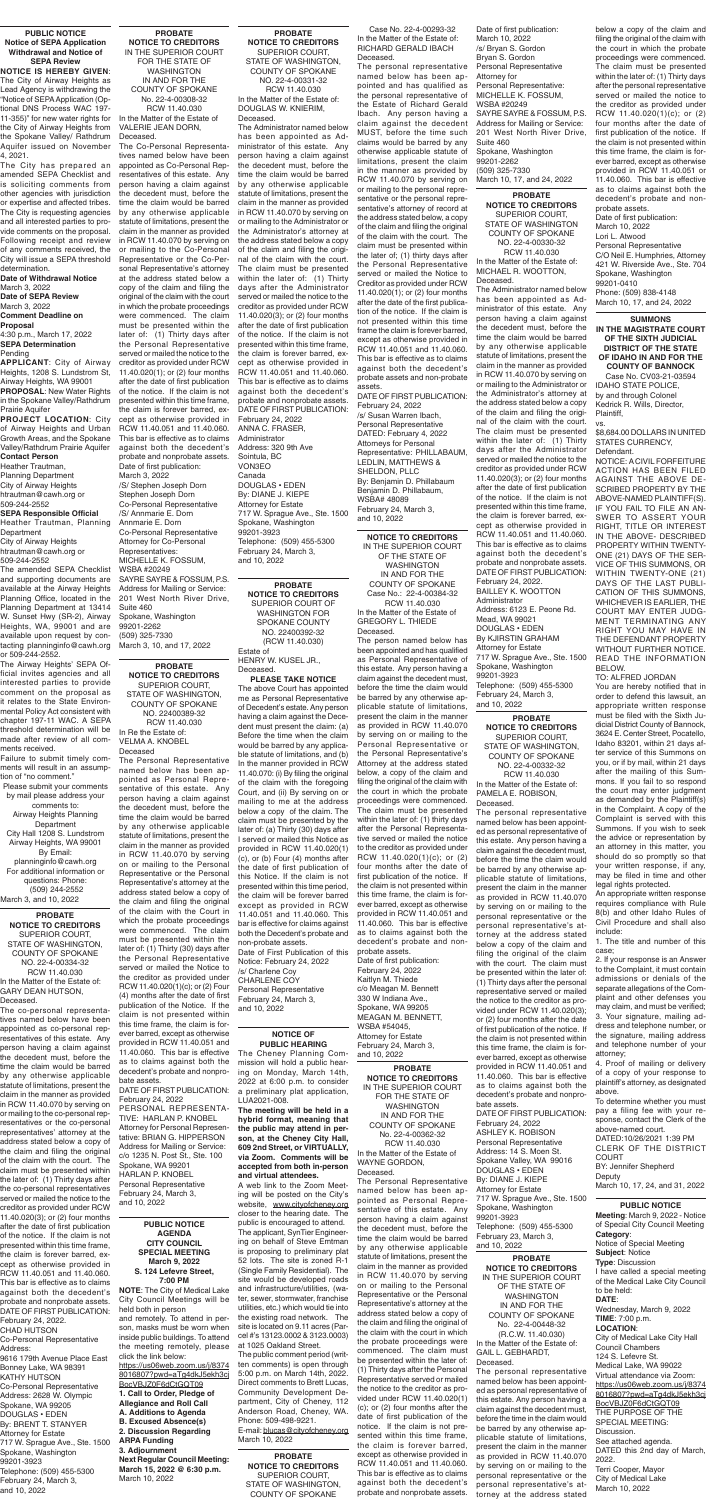#### **AMENDED SUMMONS BY PUBLICATION**

SUPERIOR COURT, SPOKANE COUNTY WASHINGTON Case No.: 21-4-02582-32 In re the matter of: THE ESTATE OF BEVERLY L. CARR and STEVEN R. SMITH, individually, Petitioner, vs.

UNKNOWN HEIRS OF BEVERLY L. CARR,

Respondent(s).

**THE STATE OF WASHINGTON TO THE SAID UNKNOWN HEIRS OF BEVERLY L. CARR**: You are hereby summoned to appear within sixty days after the date of the first publication of this summons, to wit, within sixty days after March 10, 2022. and defend the above-entitled action in the above entitled court, and answer the Petition of the Petitioner, the ESTATE OF BEV-ERLY L. CARR and STEVEN R. SMITH, individually, and serve a copy of your answer upon the undersigned attorneys for plaintiff, JOSHUA P. GREWE at his office below stated; and in case of your failure so to do, judgment will be rendered against you according to the demand of the Petition, which has been filed with the clerk of said court.

The Petition requests from the Court an Order under RCW 11.96A directing Edward Jones to reform the beneficiary designation of decedent's Edward Jones accounts to remove the spousal designation and vest Petitioner as sole beneficiary of said accounts owned by decedent at the time of her death.

YOU ARE HEREBY FURTHER NOTIFIED that in order to defend against or to object to the petition, you must answer the petition prior to the time stated above by stating your defense or objections in writing, and by serving your answer upon the person signing this summons not later than five days before the date of the **hearing on the petition which is scheduled for May 20, 2022, at 9:30 o'clock, a.m. Room #403 before the assigned judge Julie M. Mckay, Spokane County Superior Court, 1116 W. Broadway Avenue, Spokane, WA 99260-0350.**  Your failure to answer within this time limit might result in a default judgment being entered against you without further notice. A default judgment grants the petitioner all that the petitioner seeks under the petition because you have not filed an answer.

#### **THE DEADLINE FOR YOUR WRITTEN RESPONSE IS: 5:00 p.m. on May 13, 2022.**

If you wish to seek the advice of a lawyer, you should do so promptly so that your written answer, if any, may be served on time.

This summons is issued under RCW 4.28.110 and RCW 11.96A.100.

March 7, 2022 GORE & GREWE, P.S. JOSHUA P. GREWE

Attorney for Petitioner 103 E. Indiana Ave. Ste. A Spokane, WA 99207 Telephone No. 509-326-7500 March 10, 17, 24, 31, April 7, and 14, 2022

**NOTICE TO CREDITORS** SUPERIOR COURT, STATE OF WASHINGTON, COUNTY OF SPOKANE No. 22-4-00529-32 (RCW 11.40.030) In the Matter of the Estate of: PETERSON KAMO, Deceased.

The Personal Representative named below has been appointed as Personal Representative of this estate. Any person having a claim against the decedent that arose before the decedent's death must, before the time the claim would be barred by any otherwise applicable statute of limitations, present the claim in the manner as provided in RCW 11.40.070 by serving on or mailing to the Personal Representative or the personal representative's attorney at the address stated below a copy of the claim and filing the original of the claim with the Court. The claim must be presented within the later of: (a) Thirty days after the personal representative served or mailed the notice to the creditor as provided under RCW 11.40.020; or (b) four months after the date of first publication of the notice. If the claim is not presented within this time frame, the claim will be forever barred, except as otherwise provided in RCW 11.40.051 and 11.40.060. This bar is effective as to claims against both the decedent's probate and nonprobate assets. Date of First Publication: March 10, 2022

Personal Representatives: MITHA KAMO Attorney for Personal Representative: CAROL J. HUNTER Address for Mailing or Service: Hunter Elder Law, PLLC 2208 W. Second Ave. Spokane, WA 99201 March 10, 17, and 24, 2022

**NOTICE TO CREDITORS** SUPERIOR COURT STATE OF WASHINGTON COUNTY OF SPOKANE No. 22-4-00204-32 The Personal Representative named below has been appointed as Personal Representative of this Estate. Any person having a claim against the Decedent must, before the time the claim would be barred by any otherwise applicable statute of limitations, present the claim in the manner as provided in RCW 11.40.070 by serving on or mailing to the Personal Representative or the Personal Representative's attorney at the address stated below a copy of the claim and filing the original of the claim with the Court. The claim must be presented within the later of: (1) Thirty days after the Personal Representative served or mailed the notice to the creditor as provided under

**AMENDED PROBATE NOTICE TO CREDITORS** SUPERIOR COURT, STATE OF WASHINGTON, SPOKANE COUNTY No. 22-4-00512-32 RCW 11.40.030

In the Matter of the Estate of KAYLA MARIE WETHERELL, Deceased,

The personal representative named below has been appointed as personal representative of this estate. Any person having a claim against the decedent must, before the time the claim would be barred by any otherwise applicable statute of limitations, present the claim in the manner as provided in RCW 11.40.070

by serving on or mailing to the personal representative or the personal representative's attorney at the address stated below, a copy of the claim and filing the original with the court in which the probate proceedings were commenced. The claim must be presented within the later of: (1) Thirty days after the personal representative served or mailed the notice to the creditor as provided in RCW 11.40.020(1)(c ); or (2) four months after the date of first publication of the notice. If the claim is not presented within this time frame, the claim is forever barred, except as otherwise provided in RCW 11.40.051 and 11.40.060. This bar is effective as to claims against both the decedent's probate and nonprobate assets.

DATE OF FIRST PUBLICATION: March 10, 2022.

Dated this 7th day of March, 2022. POWELL, KUZNETZ & PARKER, P.S. By: /s/ MICHAEL M. PARKER Michael M. Parker, WSBA No. 16968 Attorney for Estate /s/ EDWARD WETHERELL Edward Wetherell Personal Representative March 10, 17, and 24, 2022

**PROBATE NOTICE TO CREDITORS** SUPERIOR COURT OF WASHINGTON IN AND FOR SPOKANE COUNTY NO. 22-4-00329-32 RCW 11.40.030 In the Matter of the Estate of: MARLENE L. TRAYNOR, Deceased.

The Personal Representative named below has been appointed as Personal Representative of this estate. Any person having a claim against the deceased must, before the time the claim would be barred by any otherwise applicable statute of limitations, present the claim in the manner as provided in RCW 11.40.070 by serving on or mailing to the Personal Representative or the Personal Representative's attorney at the address stated below, a copy of the claim, and filing the original of the claim with the Court in which the probate proceedings were commenced. The claim must be presented within the later of: (1) thirty days after the Personal Representative served or mailed the notice to the creditor as provided under RCW 11.40.020(1) (c); OR (2) four months after the date of first publication of the notice. If the claim is not presented within this time frame, the claim is forever barred, except as otherwise provided in RCW 11.40.051 and 11.40.060. This bar is effective as to claims against both Decedent's probate and nonprobate assets. DATE OF FIRST PUBLICATION: March 10, 2022.

PERSONAL REPRESENTATIVE: MICHAEL E. TRAYNOR ATTORNEYS FOR PERSONAL REPRESENTATIVE LUKINS & ANNIS, P.S. By: DAVID P. WEBSTER WSBA #41047 ADDRESS FOR MAILING OR SERVICE DAVID P. WEBSTER Lukins & Annis, P.S. 717 W. Sprague Ave., Suite 1600 Spokane, WA 99201-0466 COURT OF PROBATE PROCEEDINGS AND CAUSE NUMBER: Superior Court, Spokane County, **Washington** Cause No. 22-4-00329-32 March 10, 17, and 24, 2022

#### **NOTICE TO CREDITORS** SUPERIOR COURT OF WASHINGTON COUNTY OF SPOKANE NO. 22-4-00516-32 IN RE THE ESTATE OF

GUY D. PERHAM, Deceased.

The personal representative named below has been appointed as personal representative of this estate. Any person having a claim against the decedent must, before the time the would be barred by any otherwise applicable statute of limitations, present the claim in the manner as provided in RCW 11.40.070 by serving on or mailing to the Personal Representative or the Personal Representative's attorney at the address stated below a copy of the claim and filing the original of the claim with the court. The claim must be presented within the later of: (1) Thirty days after the Personal Representative served or mailed the notice to the creditor as provided under RCW 11.40.020(1) ( c ); or (2) four months after the date of first publication of the notice. If the claim is not presented within this time frame, the claim is forever barred, except as otherwise provided in RCW 11.40.051 and 11.40.060. This bar is effective as to claims against both the decedent's probate and nonprobate assets. DATE OF FIRST PUBLICATION: **March 10, 2022** PERSONAL REPRESENTA-TIVE: **GUY M. PERHAM** ATTORNEY FOR PERSONAL REPRESENTATIVE: **Robb E. Grangroth** ADDRESS FOR MAILING OR SERVICE: **1235 N. Post St. Ste. 100 Spokane, WA 99201**

March 10, 17, and 24, 2022

**NOTICE TO CREDITORS** SUPERIOR COURT OF WASHINGTON COUNTY OF SPOKANE NO. 22-4-00515-32 IN RE THE ESTATE OF CLAUDINE I. JOHNSON, Deceased.

The personal representative named below has been appointed as personal representative of this estate. Any person having

#### **AMENDED PROBATE NOTICE TO CREDITORS** SUPERIOR COURT, STATE OF WASHINGTON, SPOKANE COUNTY No. 22-4-00511-32 RCW 11.40.030 In the Matter of the Estate of PAMELA JOAN REKOFKE, Deceased.

The personal representative named below has been appointed as personal representative of this estate. Any person having a claim against the decedent must, before the time the claim would be barred by any otherwise applicable statute of limitations, present the claim in the manner as provided in RCW 11.40.070 by serving on or mailing to the personal representative or the personal representative's attorney at the address stated below, a copy of the claim and filing the original with the court in which the probate proceedings were commenced. The claim must be presented within the later of: (1) Thirty days after the personal representative served or mailed the notice to the creditor as provided in RCW 11.40.020(1)(c ); or (2) four months after the date of first publication of the notice. If the claim is not presented within this time frame, the claim is forever barred, except as otherwise provided in RCW 11.40.051 and 11.40.060. This bar is effective as to claims against both the decedent's probate and nonprobate assets.

DATE OF FIRST PUBLICATION: March 10, 2022. Dated this 7th day of March, 2022. POWELL, KUZNETZ & PARKER, P.S. By: /s/ MICHAEL M. PARKER Michael M. Parker, WSBA No. 16968

Attorney for Estate /S/ JENNIFER MARIE REKOFKE Jennifer Marie Rekofke Personal Representative Address for Mailing or Service: 1106 N. Washington Suite A, Spokane, WA 99201 March 10, 17, and 24, 2022

#### **PROBATE NOTICE TO CREDITORS**

RCW 11.40.020(1)(c); or (2) a claim against the decedent PERSONAL REPRESENTA-TIVE: Edward K. Ehrhart ATTORNEY FOR PERSONAL REPRESENTATIVE: Harold K. Prukop, Jr., WSBA #27590; ADDRESS FOR MAILING OR SERVICE: PRUKOP LAW FIRM, PLLC; Harold K. Prukop, Jr., Attorney at Law, 23403 E. Mission Avenue, Suite 200J; Mailing: P.O. Box 385, LibertyLake, WA 99019-0385. Dated this 1st day of March 2022 in Liberty Lake, Washington. /S/ Harold K. Prukop, Jr., Harold K. Prukop, Jr., WSBA #27590 Attorney for Estate of Barbara G. Ehrhart Prukop Law Firm,PLLC 23403 E. Mission Ave., Ste 200J Mailing: P.O. Box 385 Liberty Lake, WA 99019 (425) 577-4686

> SUPERIOR COURT OF WASHINGTON FOR SPOKANE COUNTY Case No.: 22400477-32 IN RE THE ESTATE OF:

BARBARA G. EHRHART Deceased. STATE OF WASHINGTON

COUNTY OF SPOKANE The Personal Representative named below has been appointed Personal Representive of this estate. The Decedent is BARBARA G. EHRHART, SSN \*\*\*-\*\*5330.

Any person having a claim against the decedent must, before the time the claim would be barred by any otherwise applicable statute of limitations, present the claim in the manner as provided in RCW 11.40.070 by serving on or mailing to the Personal Representative or the Personal Representative's attorney at the address stated below a copy of the claim and filing the original claim with the court. The claim must be presented within the later of: (1) thirty (30) days after the Personal Representative has served or mailed the notice to the creditor as provided under RCW 11.40.020 (1)(c); or four (4) months after the date of first publication of the notice. If the claim is not presented within this time frame, the claim is forever barred, except as otherwise provided in RCW 11.40.051 and 11.40.060. This bar is effective as to claims against both the decedent's probate & nonprobate assets.

DATE OF FIRST PUBLICA-TION: March 10, 2022 in the Cheney Free Press newspaper, to be published in the physical newspaper once each week for three consecutive weeks, on Thursdays, on March 10, March 17 and March 24, 2022. Also, online consistently the entire same timeframe of 21 days.

#### **SUMMONS IN THE MAGISTRATE COURT OF THE SIXTH JUDICIAL DISTRICT OF THE STATE OF IDAHO IN AND FOR THE COUNTY OF BANNOCK**

Case No. CV03-21-03594 IDAHO STATE POLICE, by and through Colonel Kedrick R. Wills, Director, Plaintiff,

vs. \$8,684.00 DOLLARS IN UNITED STATES CURRENCY, Defendant.

NOTICE: A CIVIL FORFEITURE ACTION HAS BEEN FILED AGAINST THE ABOVE DE-SCRIBED PROPERTY BY THE ABOVE-NAMED PLAINTIFF(S). IF YOU FAIL TO FILE AN AN-SWER TO ASSERT YOUR RIGHT, TITLE OR INTEREST IN THE ABOVE- DESCRIBED PROPERTY WITHIN TWENTY-ONE (21) DAYS OF THE SER-VICE OF THIS SUMMONS, OR WITHIN TWENTY-ONE (21) DAYS OF THE LAST PUBLI-CATION OF THIS SUMMONS, WHICHEVER IS EARLIER, THE COURT MAY ENTER JUDG-MENT TERMINATING ANY RIGHT YOU MAY HAVE IN THE DEFENDANT PROPERTY WITHOUT FURTHER NOTICE. READ THE INFORMATION BELOW.

TO: SKYE ANNJANETTE LOGUE You are hereby notified that in order to defend this lawsuit, an appropriate written response must be filed with the Sixth Judicial District County of Bannock, 3624 E. Center Street, Pocatello, Idaho 83201, within 21 days after service of this Summons on you, or if by mail, within 21 days after the mailing of this Summons. If you fail to so respond the court may enter judgment as demanded by the Plaintiff(s) in the Complaint. A copy of the Complaint is served with this Summons. If you wish to seek the advice or representation by an attorney in this matter, you should do so promptly so that your written response, if any, may be filed in time and other legal rights protected.

An appropriate written response requires compliance with Rule 8(b) and other Idaho Rules of Civil Procedure and shall also include:

1. The title and number of this case;

2. If your response is an Answer to the Complaint, it must contain admissions or denials of the separate allegations of the Complaint and other defenses you may claim, and must be verified; 3. Your signature, mailing address and telephone number, or the signature, mailing address and telephone number of your attorney;

4. Proof of mailing or delivery of a copy of your response to plaintiff's attorney, as designated above.

To determine whether you must pay a filing fee with your response, contact the Clerk of the above-named court. DATED: 10/26/2021 1:39 PM

CLERK OF THE DISTRICT

COURT BY: Jennifer Shepherd Deputy March 10, 17, 24, and 31, 2022

**NOTICE TO CREDITORS** IN THE SUPERIOR COURT OF THE STATE OF WASHINGTON IN AND FOR THE COUNTY OF SPOKANE Case No.: 22-4-00460-32 RCW 11.40.030 In the Matter of the Estate of: MARY D. BERG, Deceased.

The person named below has been appointed and has qualified as Personal Representative of this estate. Any person having a claim against the decedent must, before the time the claim would be barred by any otherwise applicable statute of limitations, present the claim in the manner as provided in RCW 11.40.070 by serving on or mailing to the Personal Representative or the Personal Representative's Attorney at the address stated below, a copy of the claim and filing the original of the claim with the court in which the probate proceedings were commenced. The claim must be presented within the later of: (1) thirty days after the Personal Representative served or mailed the notice to the creditor as provided under RCW 11.40.020(1)(c); or (2) four months after the date of first publication of the notice. If the claim is not presented within this time frame, the claim is forever barred, except as otherwise provided in RCW 11.40.051 and 11.40.060. This bar is effective as to claims against both the decedent's probate and nonprobate assets. Date of first publication:

Thursday, March 10, 2022 Christina M. Williams c/o Meagan M. Bennett 330 W Indiana Ave., Spokane, WA 99205 MEAGAN M. BENNETT, WSBA #54045 Attorney for Estate March 10, 17, and 24, 2022

**NOTICE TO CREDITORS** SUPERIOR COURT, STATE OF WASHINGTON, COUNTY OF SPOKANE

Case No.: 22-4-00072-32 In Re the Matter of the Estate of: ROBERT E. SCHILSON, Deceased.

The Personal Representative named below has been appointed as Personal Representative of this estate. Any person having a claim against the decedent must, before the time the claim would be barred by any otherwise applicable statute of limitations, present the claim in the manner as provided in RCW 11.40.070 by serving on or mailing to the Personal Representative or the Personal Representative's attorney at the address stated below a copy of the claim and filing the original of the claim with the Court in which the probate proceedings were commenced. The claim must be presented within the later of: (1) Thirty (30) days after the Personal Representative served or mailed the Notice to the creditor as provided under RCW 11.40.020(1)(c); or (2) Four (4) months after the date of fist publication of the Notice. If the claim is not presented within this time frame, the claim is forever barred, except as otherwise provided in RCW 11.40.051 and 11.40.060. This bar is effective as to claims against both the decedent's probate and nonprobate assets.

DATE OF FIRST PUBLICATION: March 10, 2022

PERSONAL REPRESENTA-TIVE: DREW E. SCHILSON Attorney for Personal Representative: PAUL L. CALABRO

Address for Mailing or Service: 1201 N. Ash Street, Ste. 200 Spokane, WA 99201 PAUL LAWRENCE LAW, PLLC 1201 N. Ash Street, Ste. 200 Spokane, WA 99201 509-327-1545 March 10, 17, and 24, 2022

**PROBATE NOTICE TO CREDITORS** SUPERIOR COURT OF WASHINGTON IN AND FOR

SPOKANE COUNTY NO. 22-4-00485-32 RCW 11.40.030 In the Matter of the Estate of: THOMAS WILLIAM CASSTEVENS Deceased. The Personal Representative

named below has been appointed as Personal Representative of this estate. Any person having a claim against the deceased must, before the time the claim would be barred by any otherwise applicable statute of limitations, present the claim in the manner as provided in RCW 11.40.070 by serving on or mailing to the Personal Representative or the Personal Representative's attorney at the address stated below, a copy of the claim, and filing the original of the claim with the Court in which the probate proceedings were commenced. The claim must be presented within the later of: (1) thirty days after the Personal Representative served or mailed the notice to the creditor as provided under RCW 11.40.020(1) (c); OR (2) four months after the date of first publication of the notice. If the claim is not presented within this time frame, the claim is forever barred, except as otherwise provided in RCW 11.40.051 and 11.40.060. This bar is effective as to claims against both Decedent's probate and nonprobate assets. DATE OF FIRST PUBLICATION: March 10, 2022. PERSONAL REPRESENTATIVE: MARGOT L. CASSTEVENS ATTORNEYS FOR PERSONAL REPRESENTATIVE LUKINS & ANNIS, P.S. By: DAVID P. WEBSTER WSBA #41047 ADDRESS FOR MAILING OR SERVICE DAVID P. WEBSTER Lukins & Annis, P.S. 717 W. Sprague Ave., Suite 1600 Spokane, WA 99201-0466 COURT OF PROBATE PROCEEDINGS AND CAUSE NUMBER: Superior Court, Spokane County, Washington Cause No. 22-4-00485-32 March 10, 17, and 24, 2022

Four months after the date of first publication of the Notice. If the claim is not presented within this time frame, the claim is forever barred, except as otherwise provided in RCW 11.40.051 and 11.40.060. This bar is effective as to claims against both the Decedent's probate and nonprobate assets.

Date of Filing Notice to Creditors with the Clerk of the Court: January 28, 2022 Date of First Publication: March 10, 2022 Personal Representative: Cherrilee Toops Steadman Attorney for the Personal Representative: Dennis P. Hession Address for Mailing or Service: Cherrilee Toops Steadman c/o Dennis P. Hession Resident Agent for the Estate 2818 South Scott Street Spokane, WA 99203-3251 Presented By: Dennis P. Hession, WSBA No. 9655 Law Offices of Dennis P. Hession Attorneys for Personal Representative 2818 South Scott Street Spokane, WA 99203-3251 March 10, 17, and 24, 2022

must, before the time the would be barred by any otherwise applicable statute of limitations, present the claim in the manner as provided in RCW 11.40.070 by serving on or mailing to the Personal Representative or the Personal Representative's attorney at the address stated below a copy of the claim and filing the original of the claim with the court. The claim must be presented within the later of: (1) Thirty days after the Personal Representative served or mailed the notice to the creditor as provided under RCW 11.40.020(1) (c); or (2) four months after the date of first publication of the notice. If the claim is not presented within this time frame, the claim is forever barred, except as otherwise provided in RCW 11.40.051 and 11.40.060. This bar is effective as to claims against both the decedent's probate and nonprobate assets. DATE OF FIRST PUBLICATION: **March 10, 2022**

PERSONAL REPRESENTA-TIVE: **PATSY J. EAKRIGHT** ATTORNEY FOR PERSONAL REPRESENTATIVE: **Robb E. Grangroth** ADDRESS FOR MAILING OR SERVICE: **1235 N. Post St. Ste. 100 Spokane, WA 99201** March 10, 17, and 24, 2022

March 10, 17, and 24, 2022

#### **PROBATE NOTICE TO CREDITORS** SUPERIOR COURT, STATE OF WASHINGTON, COUNTY OF SPOKANE No. 22400304-32 RCW 11.40.030 In the Matter of the Estate of MARGARET J. CREER, Deceased.

The Personal Representative named below has been appointed as personal representative of this estate. Any persons having a claim against the decedent must, prior to the time such claim would be barred by any otherwise applicable statute of limitations, present the claim in the manner as provided in RCW 11.40.070 by serving on or mailing to the Personal Representative or the Personal Representative's attorney of record at the address stated below and file an executed copy of the claim with the Clerk of this Court. The claim must be presented within the later of: (1) Thirty days after the personal representative served or mailed the notice to the creditor as provided under RCW 11.40.020(3); or (2) four months after the date of first publication of this notice. If the claim is not presented within this time frame, the claim is forever barred, except as otherwise provided in RCW 11.40.051 and 11.40.060. This bar is effective as to claims against both the decedent's probate and nonprobate assets. DATE OF THE FIRST PUBLICA-TION: February 24, 2022 /s/ William F. Creer WILLIAM F. CREER 5805 N. Rambo Rd. Spokane, WA 99224 /s/ Maija M. Druffel MAIJA M. DRUFFEL, WSBA No. 43314 Law Offices of Maris Baltins, P.S. 7 S. Howard, Suite 220 Spokane, WA 99201 Phone No. 509-444-3336 February 24, March 3, and 10, 2022